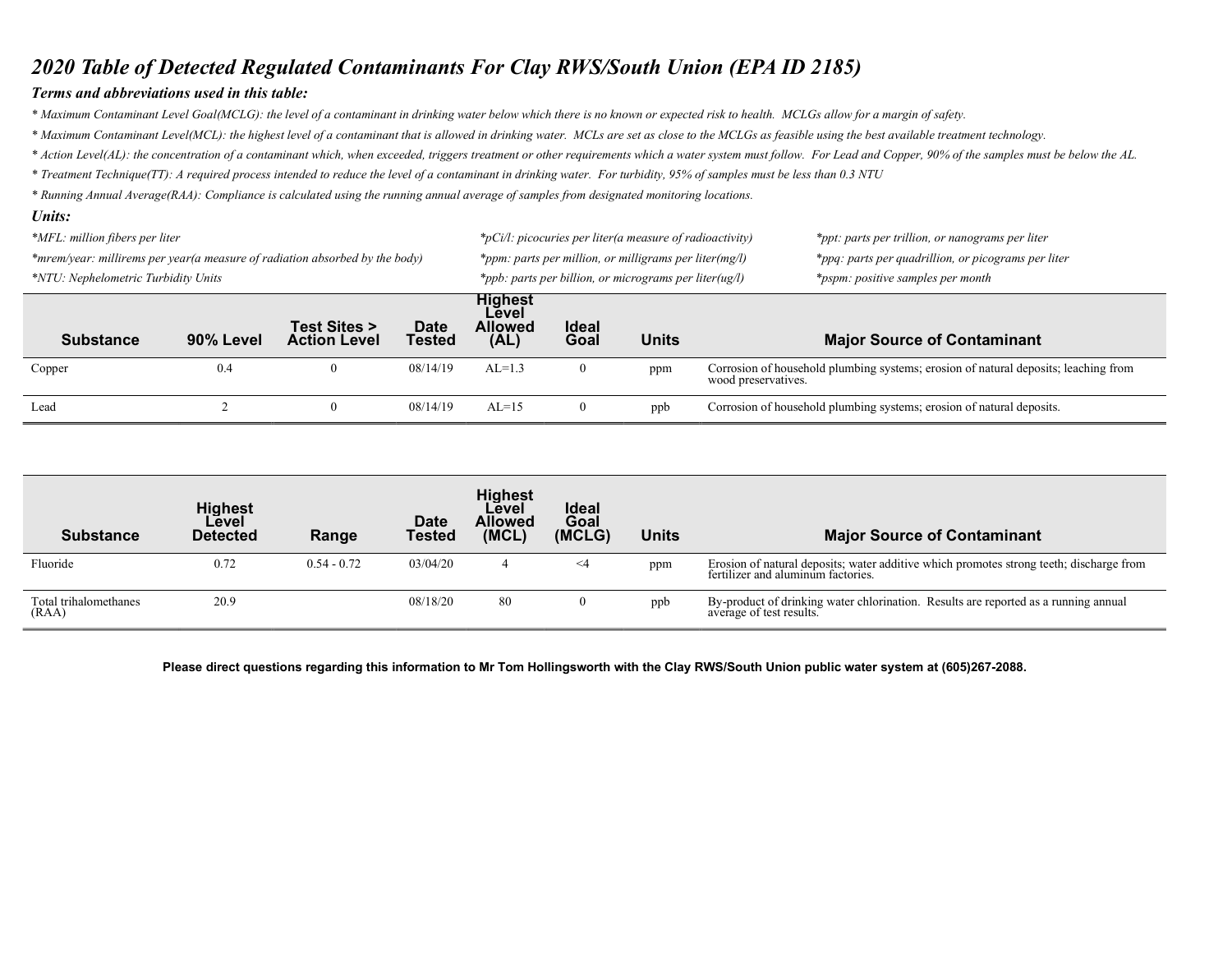## *2020 Table of Detected Regulated Contaminants For Clay Rural Water System (EPA ID 0626)*

## *Terms and abbreviations used in this table:*

*\* Maximum Contaminant Level Goal(MCLG): the level of a contaminant in drinking water below which there is no known or expected risk to health. MCLGs allow for a margin of safety.*

*\* Maximum Contaminant Level(MCL): the highest level of a contaminant that is allowed in drinking water. MCLs are set as close to the MCLGs as feasible using the best available treatment technology.*

*\* Action Level(AL): the concentration of a contaminant which, when exceeded, triggers treatment or other requirements which a water system must follow. For Lead and Copper, 90% of the samples must be below the AL.*

*\* Treatment Technique(TT): A required process intended to reduce the level of a contaminant in drinking water. For turbidity, 95% of samples must be less than 0.3 NTU*

*\* Running Annual Average(RAA): Compliance is calculated using the running annual average of samples from designated monitoring locations.* 

#### *Units: \*MFL: million fibers per liter \*pCi/l: picocuries per liter(a measure of radioactivity) \*ppt: parts per trillion, or nanograms per liter \*mrem/year: millirems per year(a measure of radiation absorbed by the body) \*ppm: parts per million, or milligrams per liter(mg/l) \*ppq: parts per quadrillion, or picograms per liter \*NTU: Nephelometric Turbidity Units \*ppb: parts per billion, or micrograms per liter(ug/l) \*pspm: positive samples per month* **Substance 90% Level Test Sites > Action Level Date Tested Highest Level Allowed (AL) Ideal Goal Units Major Source of Contaminant** Copper 0.0 0 07/11/18 AL=1.3 0 ppm Corrosion of household plumbing systems; erosion of natural deposits; leaching from wood preservatives. Lead 1 0 07/11/18 AL=15 0 ppb Corrosion of household plumbing systems; erosion of natural deposits.

| <b>Substance</b>               | <b>Highest</b><br>Level<br><b>Detected</b> | Range         | Date<br>Tested | <b>Highest</b><br>Level<br><b>Allowed</b><br>(MCL) | <b>Ideal</b><br>Goal<br>(MCLG) | <b>Units</b> | <b>Major Source of Contaminant</b>                                                                                            |
|--------------------------------|--------------------------------------------|---------------|----------------|----------------------------------------------------|--------------------------------|--------------|-------------------------------------------------------------------------------------------------------------------------------|
| Fluoride                       | 0.79                                       | $0.66 - 0.79$ | 05/06/20       | 4                                                  | $\leq$ 4                       | ppm          | Erosion of natural deposits; water additive which promotes strong teeth; discharge from<br>fertilizer and aluminum factories. |
| Haloacetic Acids (RAA)         | 4.57                                       |               | 08/18/20       | 60                                                 | 0                              | ppb          | By-product of drinking water chlorination. Results are reported as a running annual<br>average of test results.               |
| Total trihalomethanes<br>(RAA) | 38.9                                       |               | 08/18/20       | 80                                                 | v                              | ppb          | By-product of drinking water chlorination. Results are reported as a running annual<br>average of test results.               |

**Please direct questions regarding this information to Tom Hollingsworth with the Clay Rural Water System public water system at (605) 267-2088.** 

### **THE CLAY RURAL WATER SYSTEM PUBLIC WATER SYSTEM PURCHASES 24% OF THEIR WATER FROM LEWIS & CLARK WATER DISTRICT (2288)**